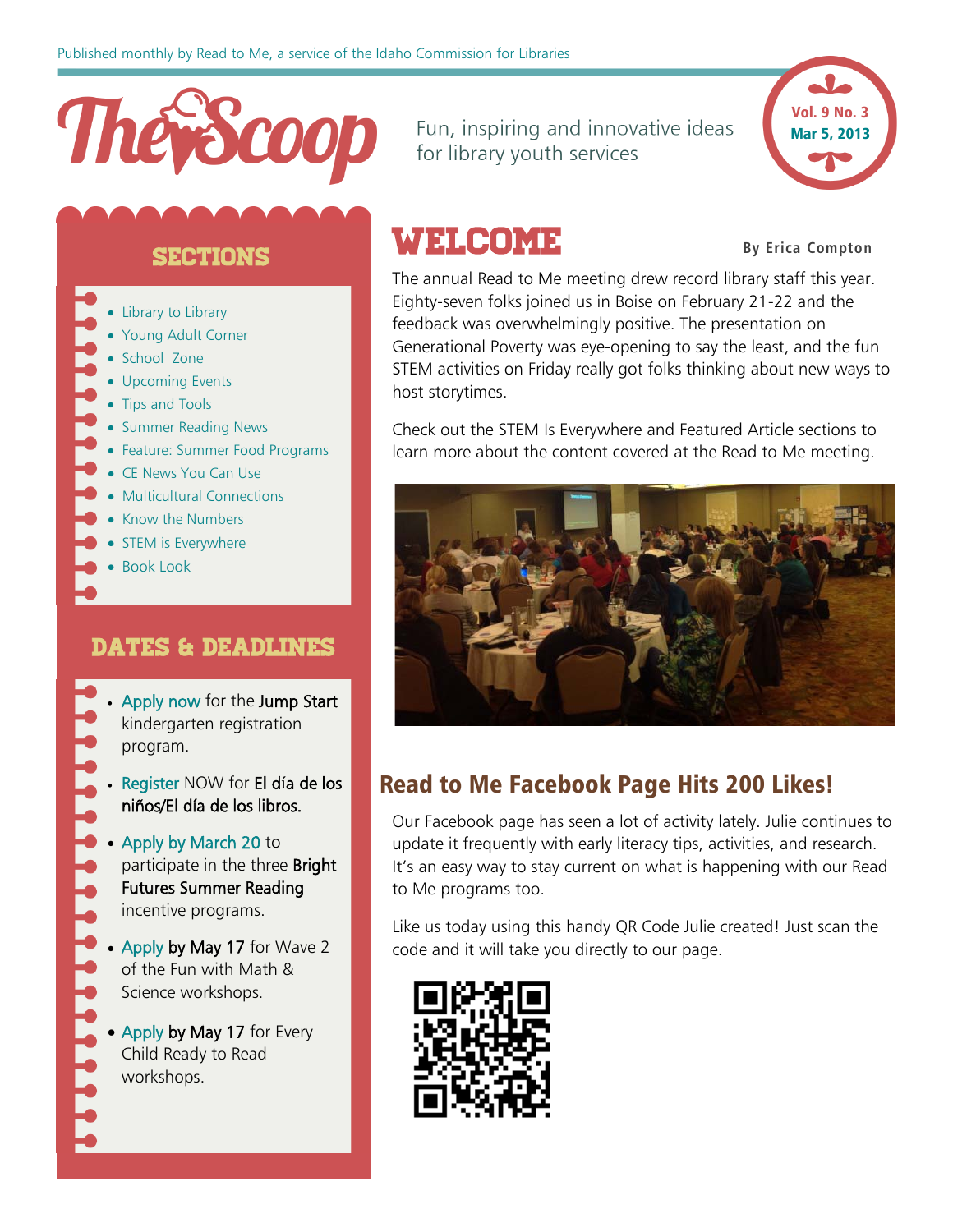

## Library to library

## Great Ideas from Read to Me Meeting Participants

• Snowy Fun -- "We get a lot of snow where I'm from, so I always do many fun snow storyhours. This year we had an indoor snowball fight using wadded up scrap papers. We also wrapped three different size boxes with white paper and cut out a nose, eyes, and mouth so they could make a snowman inside. They loved it!  $-$  Randa Dye, Island Park Library

[We've also heard of libraries allowing kids to cut out paper snowflakes for a week, displaying some of them all around the library, and not vacuuming the "snow" left from the snowflakes for the whole week to add to the snowy atmosphere. Love the indoor snowman idea!]

• Tying STEM into Valentine's Day! -- "For Valentine's Day, we learned about heartbeats and rhythm as part of a science and math early literacy storytime (preschoolers). We read books about hearts and activity (moving around) and let the kids listen to their heartbeats with a stethoscope. We also had parents help the kids find their pulses on their wrists or necks, marked the spot with a sticker, and count the beats of their pulse for 30 seconds. Then we spent two minutes dancing and counted our pulses again to observe the difference." – Jennifer Redford, Boise Public Hillcrest Branch

<span id="page-1-0"></span>

• Idea for next year's President's Day -- Jane Somerville at the Stanley Community Library said they did a fun President's Day Storyhour with books about George Washington's teeth, Abe Lincoln's Hat and more. They had cherry fruit snacks and made silhouette cameo's of the kids.

Thanks for sharing these great ideas. Watch for more in upcoming issues! And keep them coming. We send thankyou books to library staff (for their libraries) in return for sharing ideas, book reviews, and photos with write-ups of events!

## When You Think of Research, Think of C.R.A.P. By Stephanie Bailey-White

Want teenagers to remember something you are saying? Sometimes it takes some creativity and Boise Public has done a great job with the easy-to-remember acronym C.R.A.P.

In a recent Idaho Statesman article on Boise Public Library's "Book a Librarian" program, Librarian Becca Stroebel Kabasa provided some great information literacy tips we also thought we'd share here.

"Librarians might have a no-nonsense reputation, but a humorous acronym — CRAP — guides their approach to information," Statesman reporter Anna Webb said.

"C" asks whether information is current. "R" asks whether it's relevant to the topic. "A" is for accuracy and authority. "P," for purpose, is especially key in an era when anyone can post information online with any kind of agenda. "You need to learn to ask if someone is trying to sell you something or a certain viewpoint," said Stroebel Kabasa.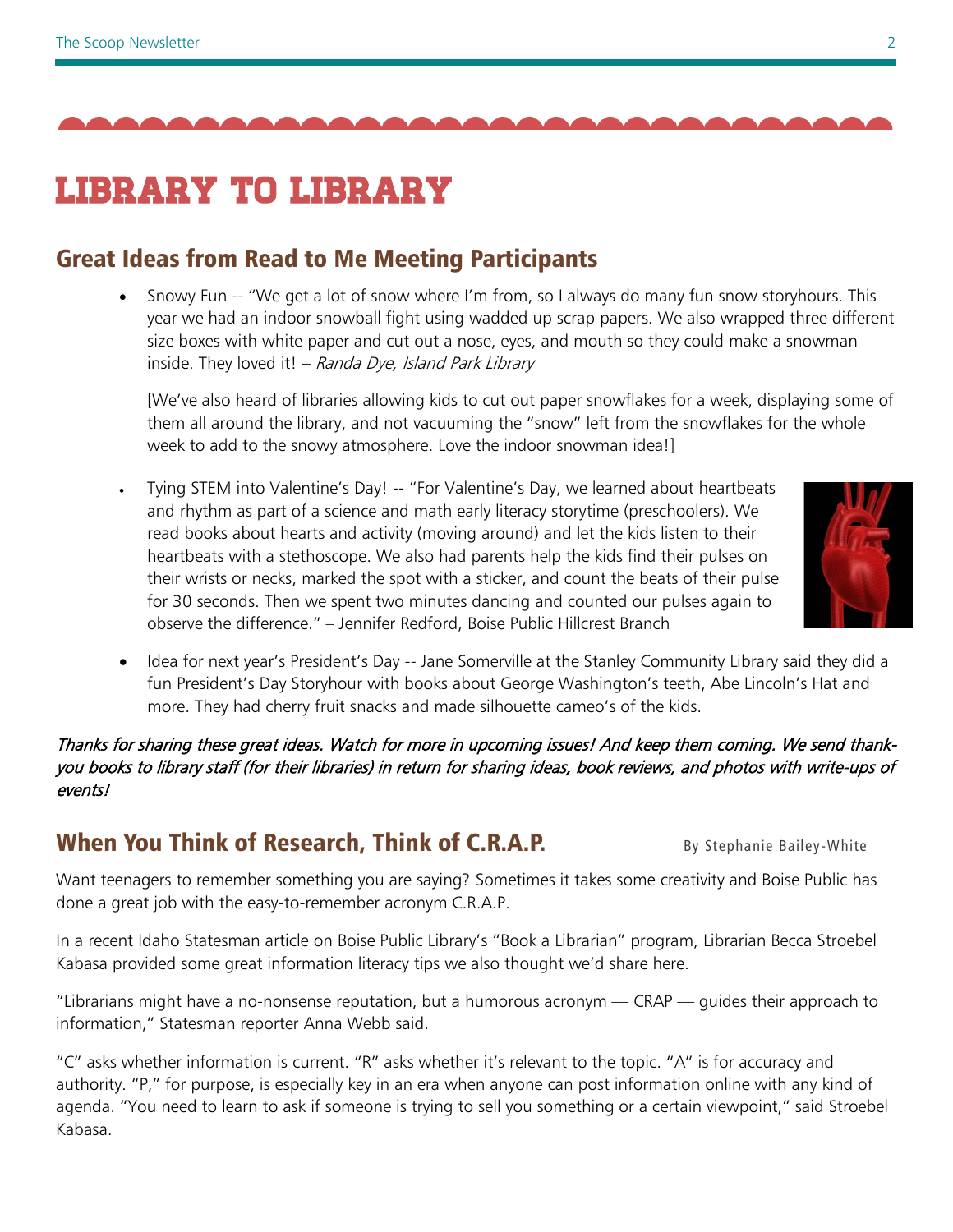Check out the great [article.](http://www.idahostatesman.com/2013/02/06/2440578/stumped-just-ask-the-librarian.html)

### **Books to Go Feedback is Good So Far!** By Stephanie Bailey-White

Read to Me meeting participants indicated things are going pretty well with the first phase of implementation in over 90 sites across the state. Library staff said their partners seem pleased with the quality of books and they like the simplicity of the check-out system and having books prepackaged. Here are two comments among several we have received about Books to Go so far:

"I had a mother in here this morning just gushing over being able to check out themed book bags at her son's preschool. She said her family tries to come in to the library regularly, but can't make it as often as she would like. She greatly appreciates the convenience of having themed book bags with extension activity ideas available right there at the preschool for families to borrow. Her four-year-old son really liked Rhyming Dust Bunnies from the "Rhyming" bag, so they were in here looking for a copy to check out to keep at home for four weeks!" – Cathy Hardy, Eagle Public Library

"I am a Head Start teacher. Our families love the Books to Go, especially the kids. They get to take four books home at a time, instead of just 1. One parent was very happy, remarking, "Oh good! No Curious George today." We have about 20 Curious George books in our library and his son kept bringing home the same books. The exchange system is faster for the teachers, too. Instead of each child looking through all of the books on the

Lending Library shelves to find one they haven't read, they just choose a bag that they haven't borrowed yet and they know they will have four books to read. Thank you for thinking of us for your program!" -- sent from Amanda Bowden, Portneuf District Library

Alyce Kelley, Director of the Emmett Public Library, sent this great photo of some of the children in Emmett who are checking out the Books to Go for the first time. Keep that feedback (both good and not-so-good)



coming! We want to hear how things are going in your community. If you are with an Idaho public library and haven't signed up yet, it's not too late. Apply at [www.surveymonkey.com/s/books-to-go-application](http://www.surveymonkey.com/s/books-to-go-application) or contact Stephanie at ICfL if you have any questions.

## Read Across America

Did your library host an event for Read Across America Day (or week)? Please send us a photo and blurb describing how you celebrated Dr. Seuss's birthday this year and we'll post it in the April issue of The Scoop.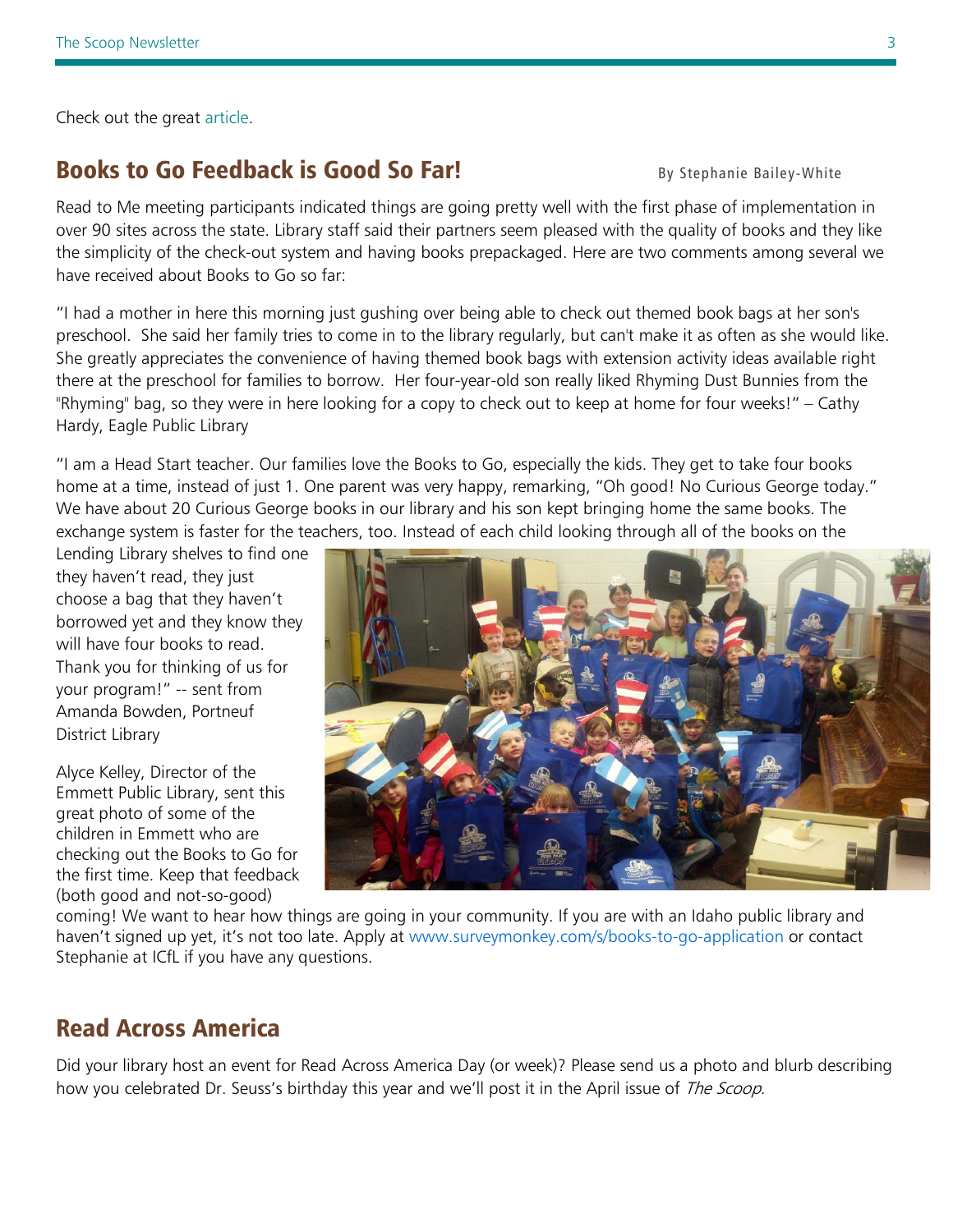<span id="page-3-0"></span>

## Record Numbers Register for Teen Tech Week

Teen Tech Week ്രി $\sim$ 

53 public and school libraries registered to celebrate Teen Tech Week™ this March. Of those, 21 represent school libraries and 11 are first time participants!

We have sent out over 2500 paperback books, 180 posters and all of the bookmarks ordered. We still have posters, so if you need more let us know!

Remember to keep track of the number of tweens and teens who participate at your programs. You will be asked to provide those on the final report you are required to submit after your program. Random drawings will be held for hardcover books, paperback ARCs, signed books, and more, so register today!

Questions? Contact Erica [erica.compton@libraries.idaho.gov.](mailto:erica.compton@libraries.idaho.gov)

## [The YALSA Hub Reading Challenge, Shiny and New](http://mediasource.netatlantic.com/track?type=click&enid=ZWFzPTEmbWFpbGluZ2lkPTE4NjU3Jm1lc3NhZ2VpZD0xNjUwNCZkYXRhYmFzZWlkPTE0MzAyJnNlcmlhbD0xNjc4Nzc2OCZlbWFpbGlkPWVyaWNhLmNvbXB0b25AbGlicmFyaWVzLmlkYWhvLmdvdiZ1c2VyaWQ9MV8xODIwJnRhcmdldGlkPSZmbD0mZXh0cmE9TXVsdGl2YXJpYXRlSWQ9JiYm&&&2074&&&http://www.slj.com/2013/02/awards/the-yalsa-hub-reading-challenge-shiny-and-new/)

Have you heard about "The Hub Reading Challenge," sponsored by the Young Adult Library Services Association (YALSA)? As reported in SLJ's Good Comics for Kids blog, YALSA is hosting an expanded, new and improved The Hub Reading Challenge for 2013. This is how it works: you have until June 22 to read as many titles as you can from YALSA's [official](http://mediasource.netatlantic.com/track?type=click&enid=ZWFzPTEmbWFpbGluZ2lkPTE4NjU3Jm1lc3NhZ2VpZD0xNjUwNCZkYXRhYmFzZWlkPTE0MzAyJnNlcmlhbD0xNjc4Nzc2OCZlbWFpbGlkPWVyaWNhLmNvbXB0b25AbGlicmFyaWVzLmlkYWhvLmdvdiZ1c2VyaWQ9MV8xODIwJnRhcmdldGlkPSZmbD0mZXh0cmE9TXVsdGl2YXJpYXRlSWQ9JiYm&&&2084&&&http://www.yalsa.ala.org/thehub/wp-content/uploads/2013/02/2013-hub-reading-challenge-list-by-author.pdf)  [challenge list.](http://mediasource.netatlantic.com/track?type=click&enid=ZWFzPTEmbWFpbGluZ2lkPTE4NjU3Jm1lc3NhZ2VpZD0xNjUwNCZkYXRhYmFzZWlkPTE0MzAyJnNlcmlhbD0xNjc4Nzc2OCZlbWFpbGlkPWVyaWNhLmNvbXB0b25AbGlicmFyaWVzLmlkYWhvLmdvdiZ1c2VyaWQ9MV8xODIwJnRhcmdldGlkPSZmbD0mZXh0cmE9TXVsdGl2YXJpYXRlSWQ9JiYm&&&2084&&&http://www.yalsa.ala.org/thehub/wp-content/uploads/2013/02/2013-hub-reading-challenge-list-by-author.pdf) Once you hit the 25-book mark, you're eligible to submit a reader's response for any of the titles you've read. Sure, there's a prize, and you can earn a badge too!



[Continue reading…](http://www.yalsa.ala.org/thehub/2013/02/03/yalsas-2013-hub-reading-challenge-begins/) 

## Taskforces Galore!

YALSA is seeking volunteers for six brand new taskforces. Interested? Go here! <http://ow.ly/hEbpF>

## Teen Town Halls with Jack Martin

#### Following a Successful Summit in Seattle, YALSA's Virtual Town Halls on Teens and Libraries to Continue the Discussion in March

YALSA held a Teens & Libraries Summit Jan. 23-24, 2013 featuring speakers, panels and small group discussion examining the current state of library services for and with young adults, and explored how library services may need to evolve to better meet the needs of teens.

The Summit is part of the year-long National Forum on Libraries and Teens effort, which brings together key stakeholders from the areas of libraries, education, technology, adolescent development and the for-profit and nonprofit sectors to examine the world of young adults and library services to this population.

<span id="page-3-1"></span>Beginning on Tuesday, March 19, 2013, YALSA invites you to join the discussion in a series of Virtual Town Halls on Teens and Libraries, facilitated by Linda W. Braun, a YALSA Past-President and Editor of Young Adults Library Services (YALS). More Info:<http://www.ala.org/yaforum/>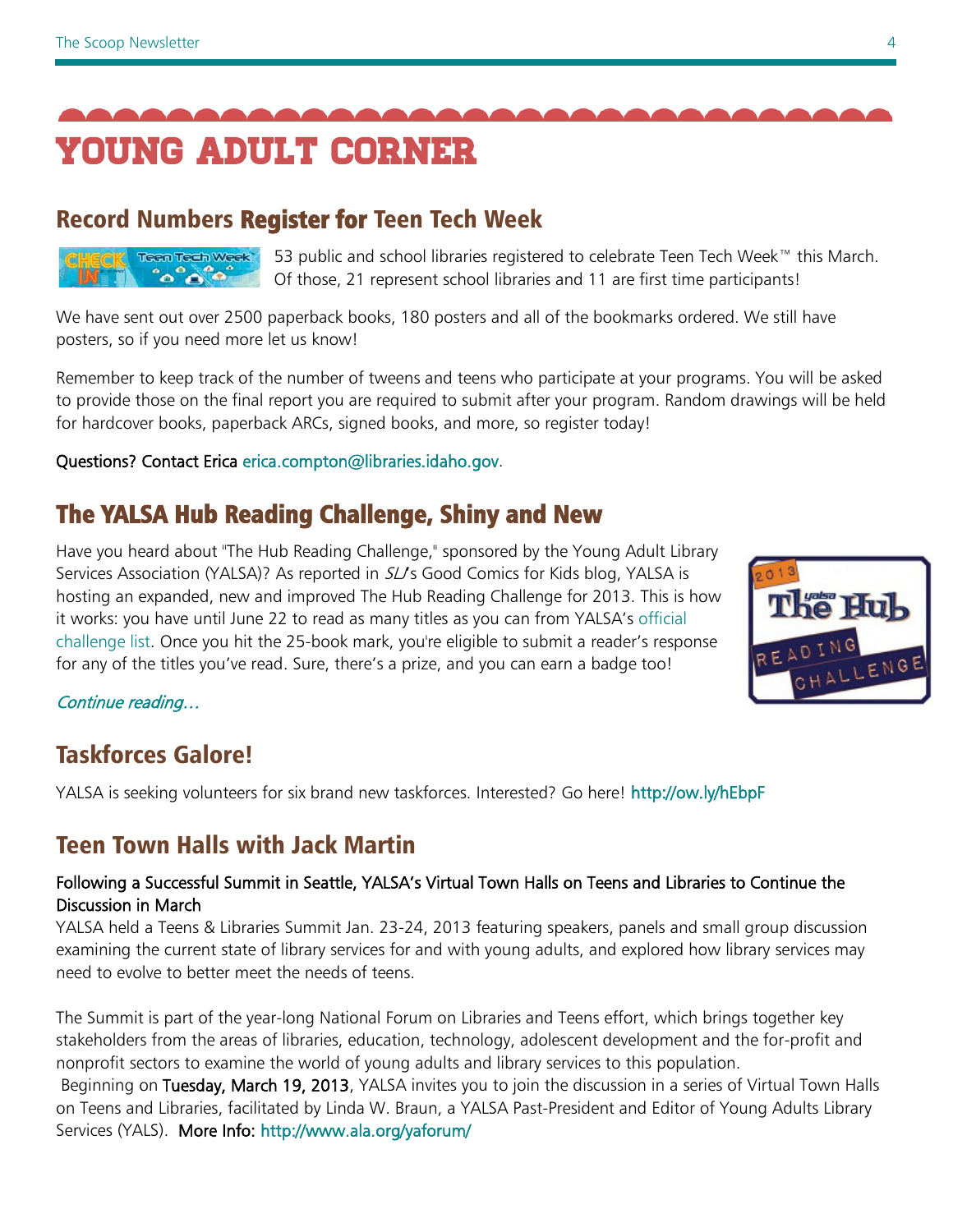### Figment.com Contest - \$5,000 for College!

Penguin Young Readers Group is teaming up with Ruta Septys, author of *Out of the Easy* and *Between Shades of* Gray, to give you the opportunity to accomplish your own college dreams! Enter the *Out of the Easy* Scholarship Contest for your chance to win \$5,000 dollars towards the college of your choice.

More info: http://dailyfig.figment.com/2013/02/06/out-of-the-easy-scholarship-essay-contest/

## Neil Gaiman's A Calendar of Tales

Neil has been inspired, the twelve tales written, and your task to illustrate the stories has been set – but it doesn't stop there. Now he's giving you the opportunity to show off your filmmaking talents.

Neil has recorded himself reading all 12 tales and would like you to create a video to go with your favorite audio story. You can listen to the stories and download them further down the page, then use your skills to bring them to life on screen.



#### [Continue reading…](http://keepmoving.blackberry.com/desktop/en/us/ambassador/neil-gaiman.html?CPID=E70C215)

## SCHOOL ZONE

## Summer Slide: Ode to Summer Reading

This spring many of your schools will receive a visit from public librarians to promote summer reading programs at your local library. Though we tend to focus more on the kindergarten through fourth grade students, middle and high school students also highly benefit from summer library programs. Research indicates that children who read as few as six books over the summer can significantly decrease summer slide. School librarians play an important role in helping students maintain reading levels over the summer by encouraging participation in summer reading programs.

### **Advantages of Summer Reading Programs for Students who Struggle with Reading**

- Summer reading programs usually take special needs into account and make adjustments for individual children.
- Reading four or five books over the summer can have a significant impact for middle school readers.
- One advantage of public library summer library programs is that they are not located in school buildings, which helps reduce the negative perception about summer learning for students who are struggling.
- Summer reading programs in public libraries usually encourage readers, especially those who are struggling, to use alternate formats such as magazines, recorded books, graphic novels, and material on the Internet.
- Research indicates that library summer programs offer extensive enrichment activities related to literature that are often not included in schools because of the time constraints.
- Participants often return to summer library programs in successive years, which helps children build reading into their summer routine.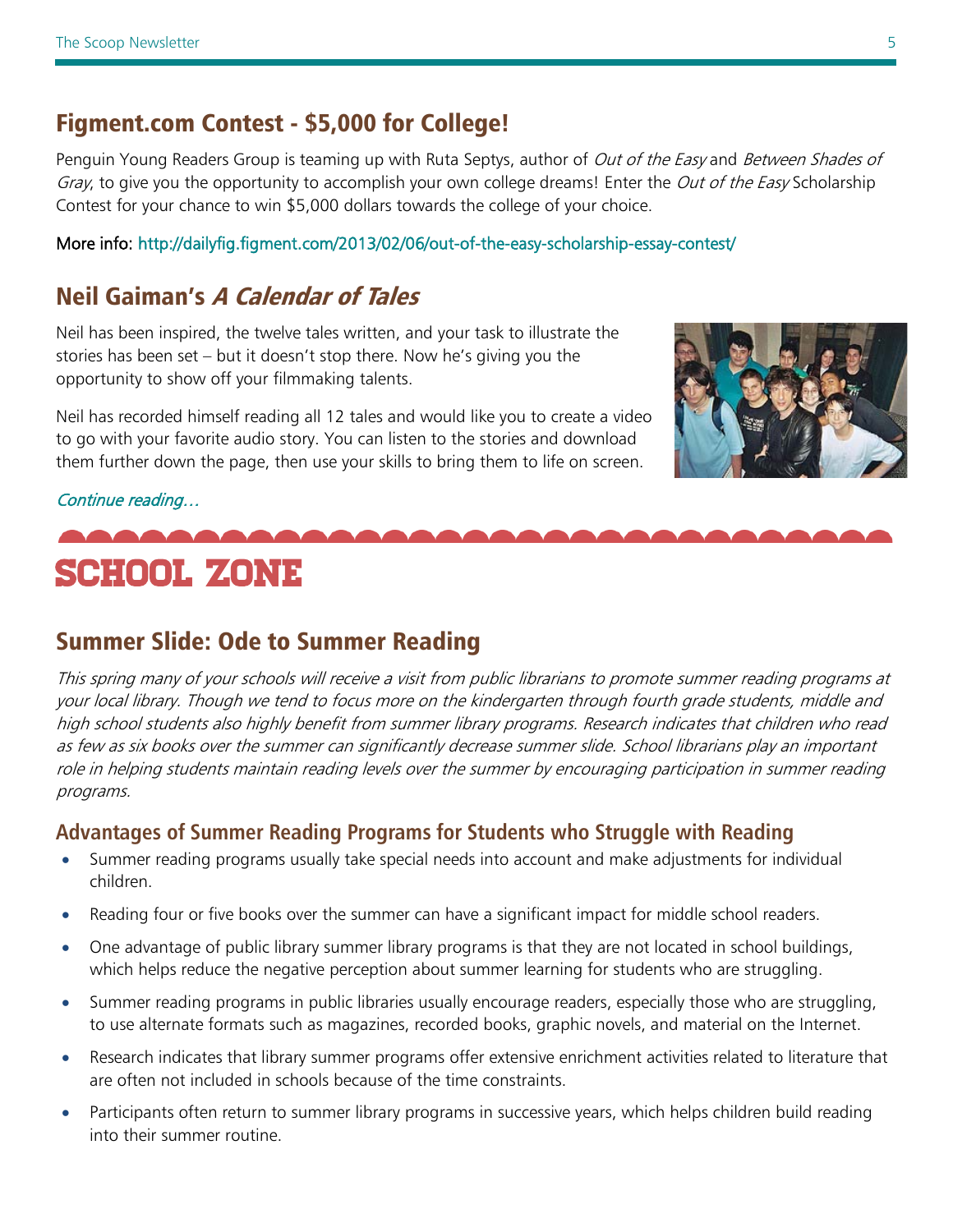### **Importance of Self-Selection of Reading Materials**

- Some researchers feel it is important that students, especially middle and high school kids, read things that are important to them socially--items related to movies and books that are popular with their friends--which most library programs encourage.
- Free, voluntary reading is essential to helping students become better readers, writers, and spellers.
- 8 out of 10 studies indicate students who read recreationally out-performed those who don't.
- Students read more when they can choose materials based on their own interests.
- Self-selection of reading materials is an extremely important factor in motivating struggling readers and is a key component for most summer library programs.

#### **Sources:**

Celano, Donna and Susan B. Neuman. 2001. The Role of Public Libraries in Children's Literacy Development: An Evaluation Report. Pennsylvania Library Association, Mechanicsburg, PA.

Summer Can Set Kids on the Right—or Wrong—Course, [National Summer Learning Association,](http://www.summerlearning.org/) Research brief. Johns Hopkins University. Facts About Summer Learning. Center for Summer Learning.

Kim, Jimmy. March 18, 2004. Summer Book Reading and the Achievement Gap The Role of Public Libraries. Harvard, MA: Center for Evaluation, Harvard University.

#### **Ways School Libraries Can Support Summer Reading Programs:**

Now is the time to plan for those last weeks before summer reading programs at the library begin… The theme this year is "underground." Children's slogan: *Dig Into Reading;* Teen slogan: *Beneath the Surface.* 

[Continue Reading…](http://libraries.idaho.gov/files/WaysSchoolLibrariesCanSupportSummerReading_2013_0.pdf) 

**Resources for School Librarians to help promote summer reading:**

- [Summer Learning Loss Handout](http://libraries.idaho.gov/files/SummerLearningLossHandout2013.pdf)
- [Examples of how public libraries and schools have collaborated to promote summer reading](http://libraries.idaho.gov/files/SchoolPartnershipsIdeas2013.pdf)
- [Summary of Summer Reading Research](http://libraries.idaho.gov/files/SRPResearchPoints2013.pdf)

### Snapdragon Book Foundation Grant

#### Deadline: April 15, 2013

The Snapdragon Book Foundation is offering grants to school libraries that serve disadvantaged children. Grants will be awarded to public, private, and experimental K-12 schools. Last year, the Foundation awarded six grants of \$800-\$15,000 to help school libraries in underserved areas to purchase books.

More info:<http://www.snapdragonbookfoundation.org/index.html>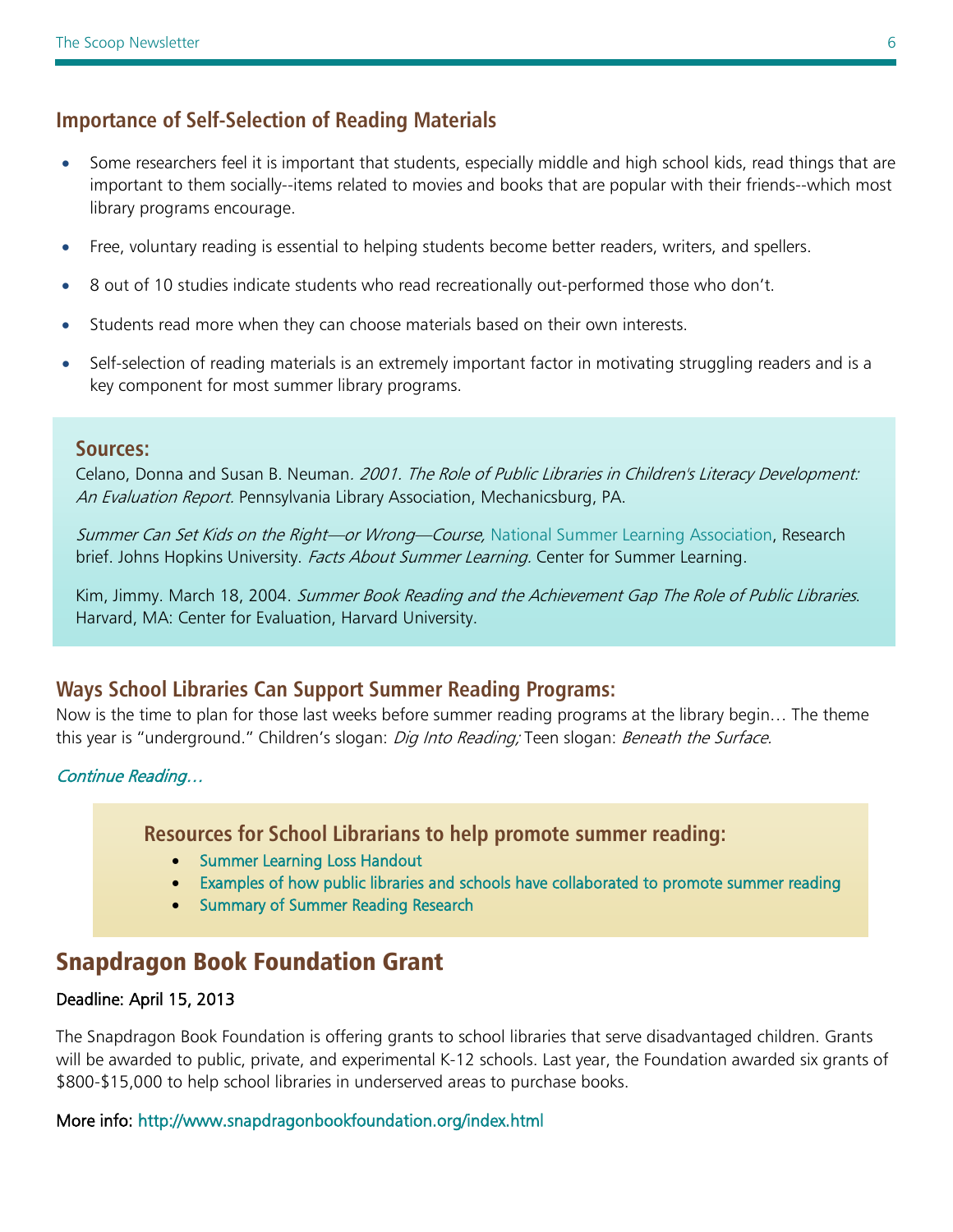<span id="page-6-0"></span>

## Upcoming Library Conferences

<span id="page-6-1"></span>The Idaho Library Association (ILA) is sponsoring some fabulous regional conferences in April and May. Register today for one in your area:

- April 5, Magic Valley at CSI. See [www.idaholibraries.org/files/Reg4brochure2013.pdf](http://www.idaholibraries.org/files/Reg4brochure2013.pdf) for details.
- April 13, Southwest Idaho at Fresco Arts Academy in Eagle. See [www.idaholibraries.org/node/509](http://www.idaholibraries.org/node/509) for details
- May 3, Southeast and Eastern Idaho at Snake River Community Library in Blackfoot. See <http://emp.byui.edu/twitchelll/> for details.
- May 10, Northern Idaho. Details coming soon at [www.idaholibraries.org/conferences.](http://www.idaholibraries.org/conferences)

This year's Pacific Northwest Library Association Conference (PNLA) will be held in Boise on August 14-16. This is a great opportunity to attend a regional library conference right in your backyard. They always have excellent sessions, and it's fun to meet colleagues from neighboring states and Canada. See<http://www.pnla.org/conference> for details.

The ILA Annual Conference will be held October 2-4 at the Nampa Civic Center. If you can help with planning, please contact Laura Abbot at the Nampa Public Library, [abbott@nampalibrary.org.](mailto:abbott@nampalibrary.org) They could use your support!



## **Community Campaign for Grade-Level Reading: Third Grade Reading Success Matters!**

#### The Challenge:

Reading proficiency by third grade is the most important predictor of high school graduation and career success. Yet every year more than 80 percent of low-income children miss this crucial milestone. If left unchecked, this problem will undermine efforts to end intergenerational poverty, close the achievement gap, and reduce high school dropout rates.

Communities must address this problem with a collaborative approach, bringing the education system, libraries, business leaders, social service agencies, and policy-makers together cohesively to develop an action plan which addresses the unique needs within that community. These "Community Campaigns" are finding success in 124 communities around the country and are part of a network sponsored by the National Campaign for Grade Level Reading. This Campaign is a call to action. We hope you will join us.

#### Who should attend?

Educators and administrators, library staff and trustees, business people, local and state policy-makers, parents, social service providers, non-profit organization staff, VISTA and AmeriCorps volunteers, and others interested in working together to address the challenge of grade-level reading proficiency in their area.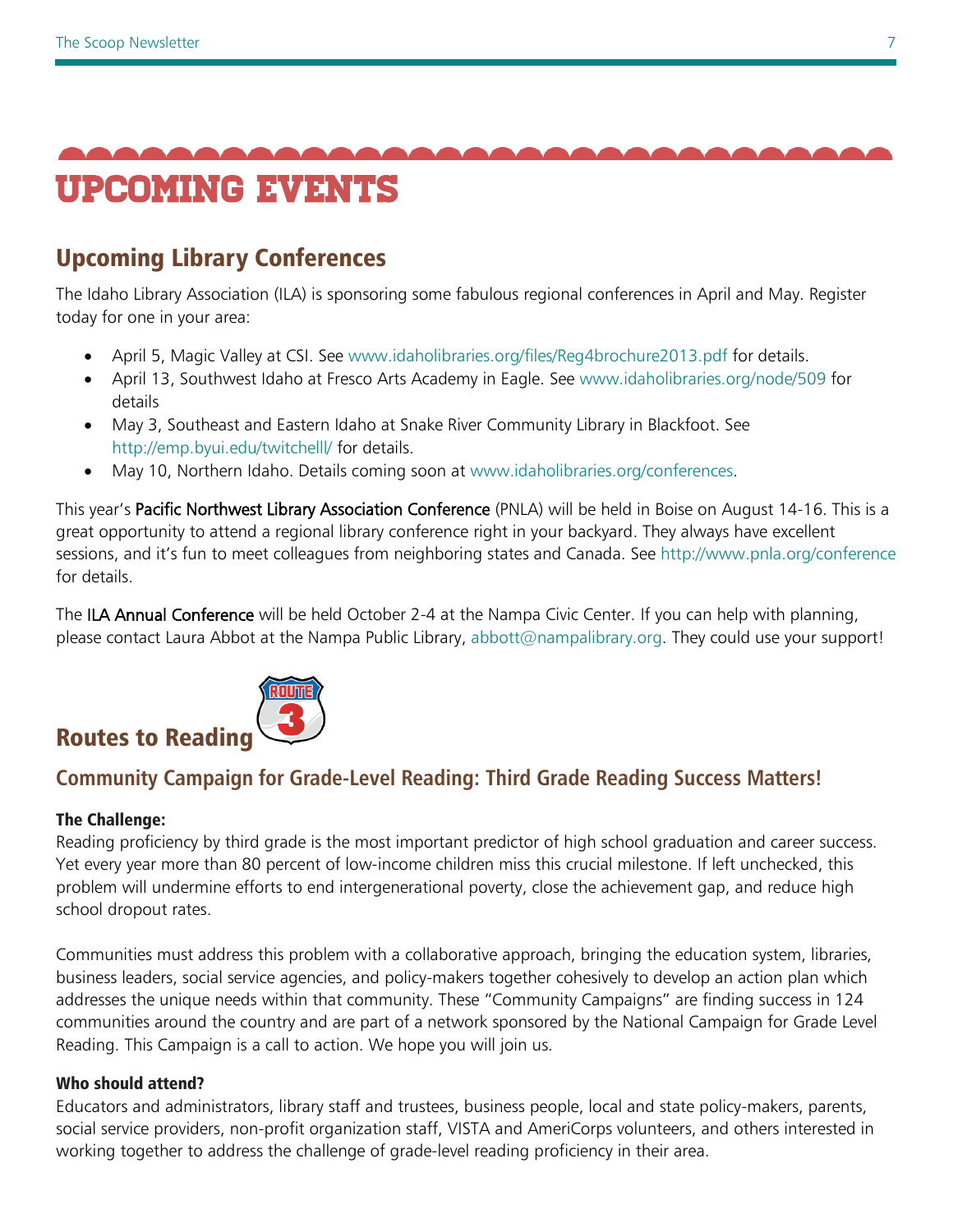Registration will open soon for these important coalitionbuilding events. Mark your calendars and watch for a notice on LibIdaho!

**April 11: Pocatello, Clarion Inn, 8:30 – 11:30 (register by April 9) April 11: Twin Falls, Hilton Garden Inn, 2:30 – 5:30 (register by April 9)**

**April 12: Boise, CW Moore Building, 9:00 – 12:00 (register by April 10)**

#### More info:

<http://libraries.idaho.gov/page/route-3-communication-collaboration-and-coalition-building>

## Idaho ALA Annual Proposal Needs Your VOTE!

ICfL submitted a proposal to present a "Conversation Starter" session at ALA in Chicago this June. We need your votes to make it in! You do NOT need to be an ALA member, but you do need to sign up for an account in order to vote. Once you sign up for an account at: [http://connect.ala.org](http://connect.ala.org/) please take a moment and visit <http://connect.ala.org/ala2013csvoting> to vote. You need to click on the title and then click on the "thumbs up" symbol to cast your vote. You can only vote once, but you can lobby others!! Spread the word and help ensure that our proposal is chosen!

#### Look for: Idaho Maker Spaces - Engaging Teens with STEM

Description: Thought about starting a Maker Space in your library? Idaho has joined the Maker Movement by launching Maker Spaces in five public libraries across the state.

The State Library has implemented a pilot project that includes training on tools and technology, leveraging partnerships, involving community, and evaluating outcomes.

The results include formal and stealth programming which incorporate engineering, robotics, and other STEM topics to draw teens into these innovative spaces!

Come hear what Idaho is doing, what we are learning, and what's next.

There will be time for discussion, questions, and sharing.

## Tips and tools

## Idaho Community Foundation (ICF) Opens Grant Cycle to Those in Eastern Idaho

The Idaho Community Foundation (ICF) Eastern Region Competitive Grant Cycle, which is for Bannock, Bear Lake, Bingham, Bonneville, Butte, Caribou, Clark, Custer, Franklin, Fremont, Jefferson, Lemhi, Madison, Oneida, Power and Teton counties, opened Feb. 1. Deadline for applying is April 1.

Last year, ICF awarded more than \$83,000 in grants to 54 organizations through this grant cycle. This year more than \$30,000 in additional grants for education will be available thanks to an anonymous donor, so new and previous applicants are encouraged to apply. Organizations may apply for up to \$5,000.

#### More Info: [http://www.idcomfdn.org/Regional\\_Cycle](http://www.idcomfdn.org/Regional_Cycle)

Apply:<http://www.idcomfdn.org/page.aspx?pid=542>

OR [create an account.](http://idcomfdn.org/page.aspx?pid=290&tab=1)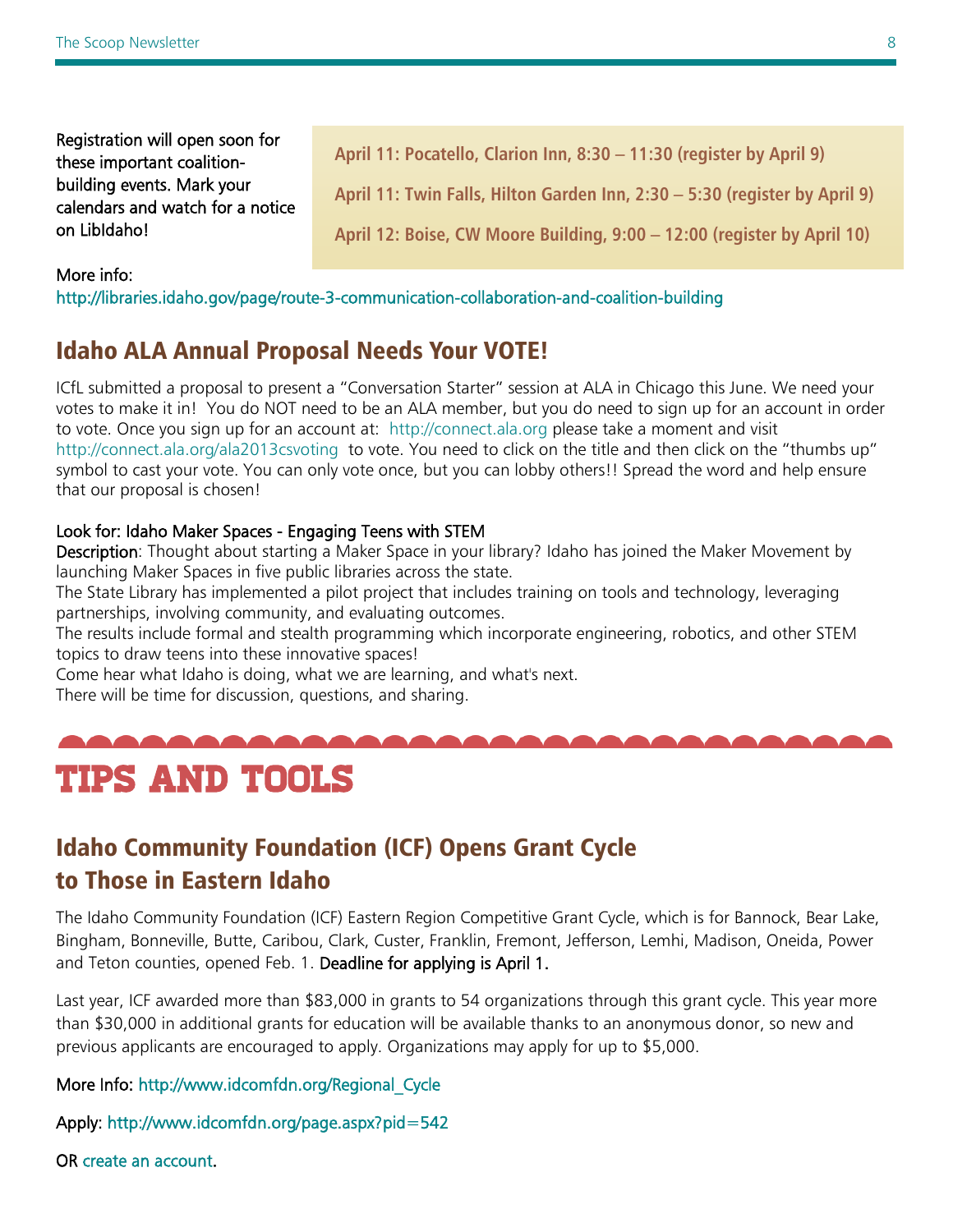## [The Improving Literacy through School Libraries \(LSL\) program](http://www.ed.gov/programs/lsl/index.html)

The LSL program promotes comprehensive local strategies to improve student reading achievement by improving school library services and resources. The program is one component of the Department's commitment to dramatically improve student achievement by focusing available resources, including those of school library media centers, on reading achievement. Deadline for application is April 11.

#### <http://www2.ed.gov/programs/lsl/index.html>

## Mini-grants for School and Public Libraries

#### Deadline: March 15, 2013

The Ezra Jack Keats Foundation offers \$500 mini-grants to K-12 school and public library programs that encourage literacy and creativity in children. Programs relating to the work of Ezra Jack Keats are welcome, but not required.

#### Apply: http://www.ezra-jack-keats.org/minigrant-program/

## Ansel Adams Photo Contest

February 20 was the 111th birthday of landscape photographer Ansel Adams. In his honor, Scholastic is inviting kids to take their own landscape snaps — and enter them for a chance to win a Fujifilm Instax Mini Instant Camera and a free canvas print courtesy of CVS/pharmacy! Get inspired at [AnselAdams.com,](http://www.anseladams.com/) then enter for a chance to win.

More Info: [http://www.scholastic.com/parents/resources/article/parent-child/snap](http://www.scholastic.com/parents/resources/article/parent-child/snap-photo-and-win-camera)[photo-and-win-camera](http://www.scholastic.com/parents/resources/article/parent-child/snap-photo-and-win-camera) 



## <span id="page-8-0"></span>summer reading news

## Important Message Regarding Backpacks for School Visits

If you were planning to distribute backpacks to elementary schools as part of the Bright Futures School Visits program, please read…

[Continue reading…](http://libraries.idaho.gov/blogs/stacishaw/important-message-regarding-backpacks-bright-futures-school-visits)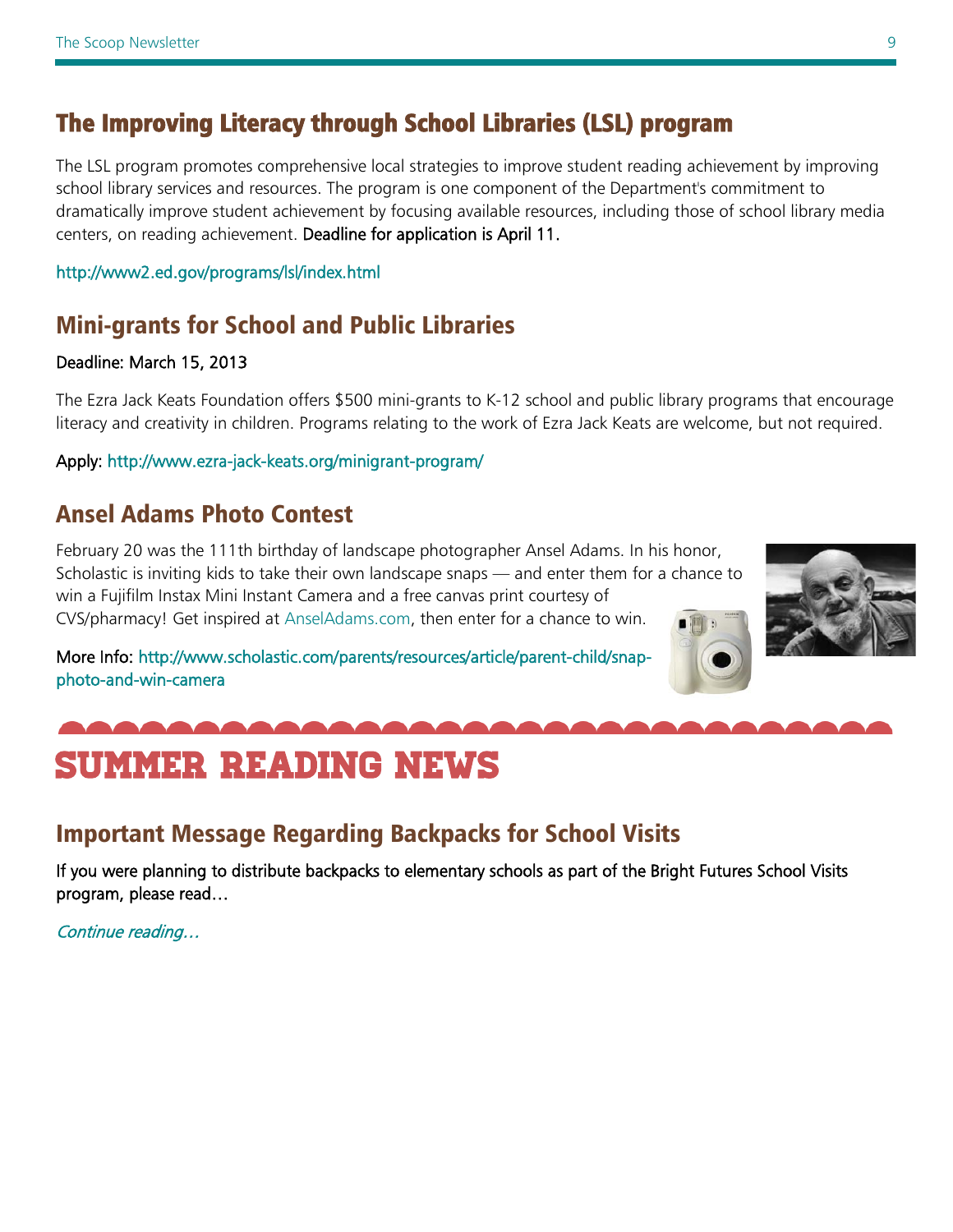## Check the Website Before Applying for Bright Futures Outreach Opportunities

If more than one person from your library will be applying for an outreach program, or if your library shares boundaries with another library serving the same schools, please check the current list of applicants on our

[summer reading website](http://libraries.idaho.gov/landing/summer-reading) before you apply. The link to the chart is under Bright Futures. This list is updated every few days.

Please check with other library staff before applying to determine who will apply for which programs and which schools.

Deadline to apply for School Visits, Reaching Underserved Children, and School Partnerships is March 20, 2013. Application information can be accessed on our summer reading website (link above).

More Info: [http://libraries.idaho.gov/page/bright-futures-summer](http://libraries.idaho.gov/page/bright-futures-summer-reading-opportunities-school-partnerships)[reading-opportunities-school-partnerships](http://libraries.idaho.gov/page/bright-futures-summer-reading-opportunities-school-partnerships)

## Fred Meyer Books for Summer Readers

For the past few years we have applied for and received grant funds through the Fred Meyer Foundation and Corporate Stores to provide paperbacks to libraries for summer reading prizes. We applied again this year, and we hope to be notified by spring. As soon as we know whether our application was accepted, we will send out a notice on LibIdaho. Libraries that submitted their End-of-Program Summer Reading Report are automatically eligible to receive these books. There will be no application process on the libraries' part.

## YALSA Summer Reading Group

YALSA has created an online community for librarians and library workers to use to find resources and to connect with one another and share ideas around teen summer reading and summer learning. Please visit [http://summerreading.ning.com](http://summerreading.ning.com/) if you'd like to join in on the discussions and idea sharing.

## Dig Into Reading Ideas

Did you know that there is an [International Mud Day?](http://worldforumfoundation.org/wf/wp/initiatives/nature-action-collaborative-for-children/international-mud-day-2011/) It takes place on June 29 each year, right in the middle of SRP! There is also a [Facebook page.](http://www.facebook.com/InternationalMudDay) And if you plug "International Mud Day" into your favorite web search tool, you'll find lots of resources. Who knew? (Thanks, Janet Ingraham-Dwyer!)

Lots of folks are digging this year's theme! Libraries attending the Read to Meeting shared some of the programs they're planning. Here are a few things Soda Springs is planning this summer:

(From Dorajo Messerly) We are having a roaming gnome. He will vanish from the library and give a clue about where he might be hiding in the town. Kids and parents can log on to our Facebook page and comment on where he might be or take a picture of where they have seen him. We are also having a Big Rig day, where companies bring their equipment and have a show-and-tell where kids can see them up close.

Soda Springs, like many libraries around Idaho, is planning to partner with their Soil Conservation agency and local mines.



If you apply for a Bright Futures program through Survey Monkey, you will receive confirmation that we received your application within a day or so. If you do not receive an email confirmation please call us immediately. Confirmations will be sent by ICfL staff person Karen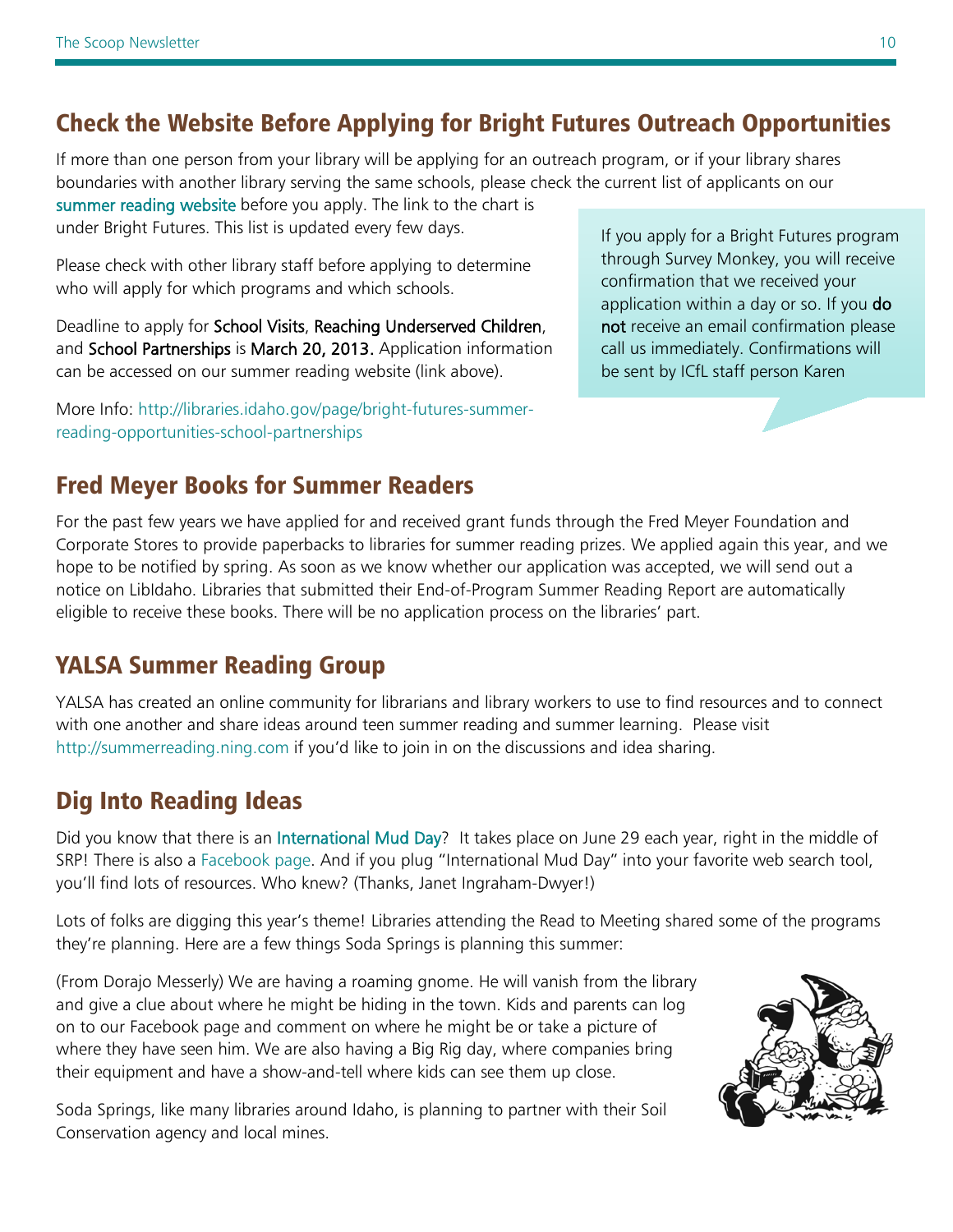See more ideas <http://libraries.idaho.gov/page/summer-reading-resources>

<span id="page-10-0"></span>

## Featured Article

### Poverty 101

Librarians were introduced to Poverty 101 at the annual Read to Me meeting on February 21. Lynda Coates from Communication across Barriers in Portland, Oregon shared her experiences of living in generational poverty. She presented information about how library services can help people in poverty break through the barriers that keep them there. About 17 percent of Idaho children from birth to age 18 live in poverty.

Lynda discussed the difference between oral and print cultures, which can be a disconnect for people who don't know that there are characteristics of each. The 10 strategies that she recommended to help support people in poverty are:

- Withhold judgment of them -- we don't know their circumstances.
- Connect with them by using some oral culture techniques -- using stories, repeating information, using gestures.
- Work with them by using a strengths-based perspective instead of looking for deficits.
- Foster resiliency in them using encouraging words.
- Foster belonging and identification -- think about Maslow's Hierarchy of Needs.
- Teach print skills. Having a balance of oral/print skills is better than being predominately one or the other.
- Focus on enrichment and core skills instead of remediation.
- Help build their assets and social capital. Help them develop an "address book" of contacts and resources.
- Create shared meaning and influence them with motivation.
- Build partnerships within your library and within the community.

For more information about poverty issues, there are more written resources on the Communication across Barriers [website.](http://www.combarriers.com/) Julie Armstrong will also be presenting workshops connecting poverty with literacy at regional library conferences this spring.

# <span id="page-10-1"></span>CE news you can use

## Early Literacy Programming in the Digital Age: Apps and E-Books in Storytime Webinar Offered

Explore mobile apps and e-books for children and learn practical techniques for integrating these tools into traditional early literacy programming during this upcoming webinar offered through PLA (Public Library Association). Learn more at [www.ala.org/pla/onlinelearning/webinars/digitalstorytime.](http://www.ala.org/pla/onlinelearning/webinars/digitalstorytime) Cost is \$35 for non ALA or

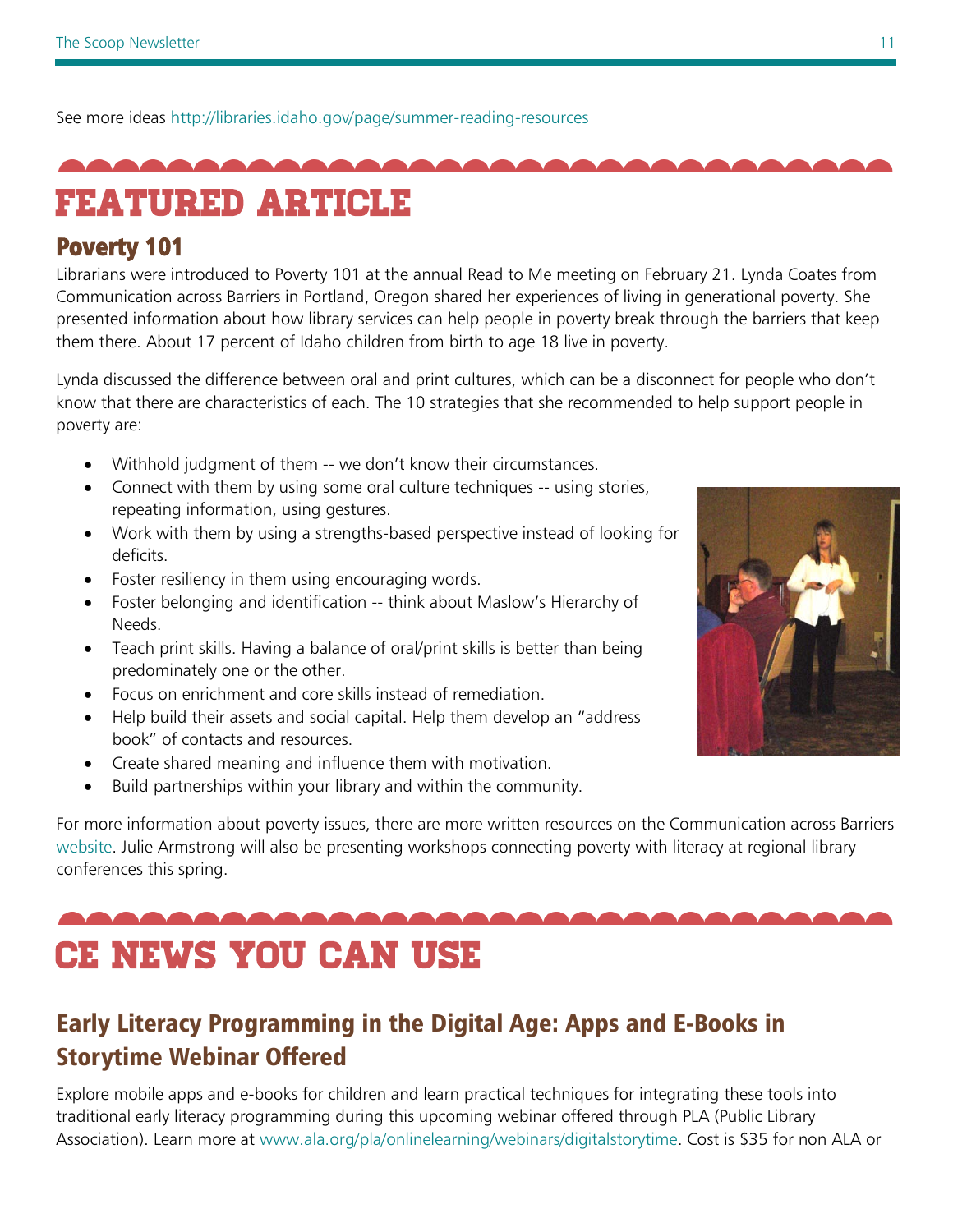PLA members on April 17, 1 p.m. CST. Registration is now open for these programs. Questions? Contact PLA at pla@ala.org or (800) 545-2433 x5PLA.

## Free Offerings for March

**Idaho Commission for Libraries:** (click on ICfL sponsored workshops, then on Monthly Free CE List – March 2013) Highlights include:

- LiLI.org data base trainings in March great opportunity for gaining more information on the individual databases
- Info2Go! Idaho's monthly gathering online to learn and share this month's topic: Advocacy in Action

#### More Info:<http://libraries.idaho.gov/freetraining>

## Enrollment Assistance Awards - Library Support Staff Certification

The Idaho Commission for Libraries is once again accepting requests for Enrollment Assistance Awards (EAA) for the Library Support Staff Certification (LSSC) program. LSSC program offers library employees the opportunity to achieve recognition for their experience, enhance library service, and increase skills and knowledge in areas such as the foundations of librarianship, technology, and communication. For more information about the LSSC program go to [www.ala-apa.org/lssc.](http://www.ala-apa.org/lssc)

To request consideration, please complete the form at [http://libraries.idaho.gov/lssc.](http://libraries.idaho.gov/lssc) Application deadline is March 15, 2013.

## <span id="page-11-0"></span>Multicultural connections

## El día de los niños 2013



El día de los niños / El día de los libros

Get ready to celebrate children and literacy this April 30<sup>th</sup> with El día de los niños/El día de los libros! Registration Now Open

Receive hardcover books for your library and paperback books to give away at your event. Promotional materials will also be provided to all libraries that register.

More Info:<http://libraries.idaho.gov/files/El%20dia%20promotion2013.pdf>

Apply:<http://www.surveymonkey.com/s/2013Dia>

## Día Resources

Check these websites for ideas and suggestions for celebrating Many Children, Many Cultures, Many Books, as well as resources for bilingual learning. On these sites parents and caregivers will find useful tips related to reading and literacy, as well as recommended books, activities, songs and music, and more.

### [Continue Reading…](http://dia.ala.org/parents-children)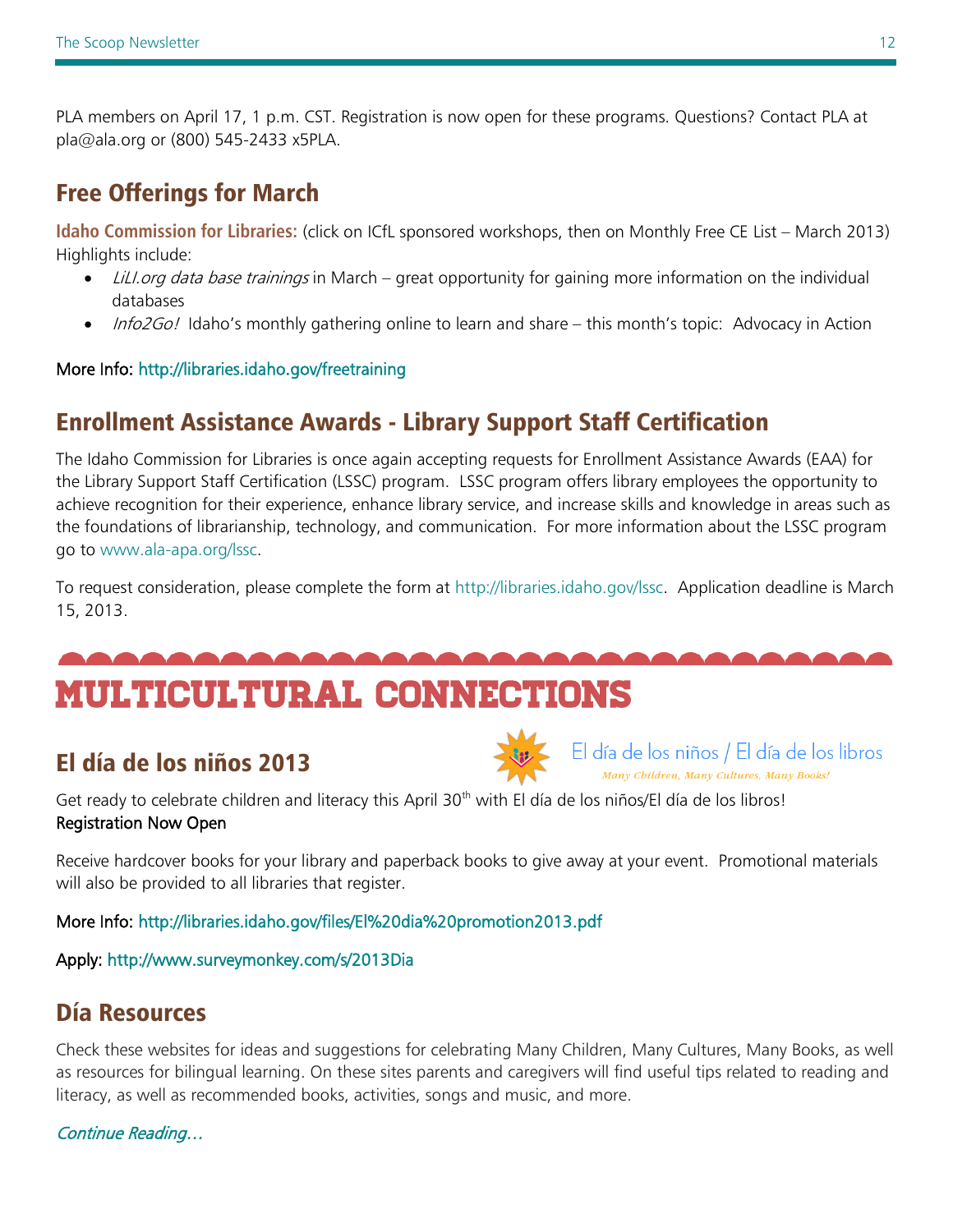<span id="page-12-0"></span>

## Start Early to Prevent Innumeracy

One in five adults in the U.S. can't do basic arithmetic problems such as adding fractions, working with measurements, and doing whole number arithmetic problems, according to a new study about how math skills develop.

Celia Baker of Deseret News reports that 22 percent of adult Americans are functionally innumerate—a term that describes the inability to do math problems in the same way the word illiterate describes the inability to read or write. The millions of Americans who fit in this category don't have the basic math skills for most modern jobs, the study says, including jobs open to people without college degrees: "The study, by researchers at the University of Missouri, showed it is important for children to comprehend that written numerals represent quantities by the time they enter first grade. They also need to be able to solve simple arithmetic problems by grouping numbers, not just counting.

The long-term study followed 177 children from kindergarten through seventh grade. It found that children who don't grasp the meaning and function of numerals before they enter first grade fall behind their peers in math achievement, and most of them don't catch up. Those who start first grade behind their peers in math achievement remain at heightened risk for low scores on math problems through seventh grade. It's the first study to link starting points of math knowledge to outcomes that will affect kids later in life, said psychologist David Geary, an author of the study. 'We know very little about the precursors of later innumeracy,' Geary said. 'A lot of focus has been on preparation for college math, and not as much focus on the bottom 25 percent of students who won't be going to college—and in addition to that, will have employment problems.'

It's whether children have been taught about numbers—and when—that matters, not how smart or advantaged they are, according to the study. And that means there is hope for changing the crippling effects of poor math achievement, which include heightened chances for dropping out of school. 'If we catch (math comprehension problems) early enough, it's something we can probably do something about,' Geary said."

[Continue Reading…](http://www.deseretnews.com/article/865573331/Early-exposure-to-basic-math-concepts-is-vital-to-avoid-innumeracy-later-on-Missouri-study-says.html?pg=all) 

# <span id="page-12-1"></span>STEM is everywhere

## STEM Fun for All at Read to Me's Meeting

Ever seen 80 library staff playing with blocks, buttons, and beads? The crew at this year's Read to Me meeting had a blast trying out different activities from the What's the Big Idea Math & Science Librarian Starter Kit. Presenters Gwendolyn Haley and Mary Ellen Braks from the Spokane County Library District shared their expertise and enthusiasm for math and science in early childhood with the group. Participants built with straws and connectors,

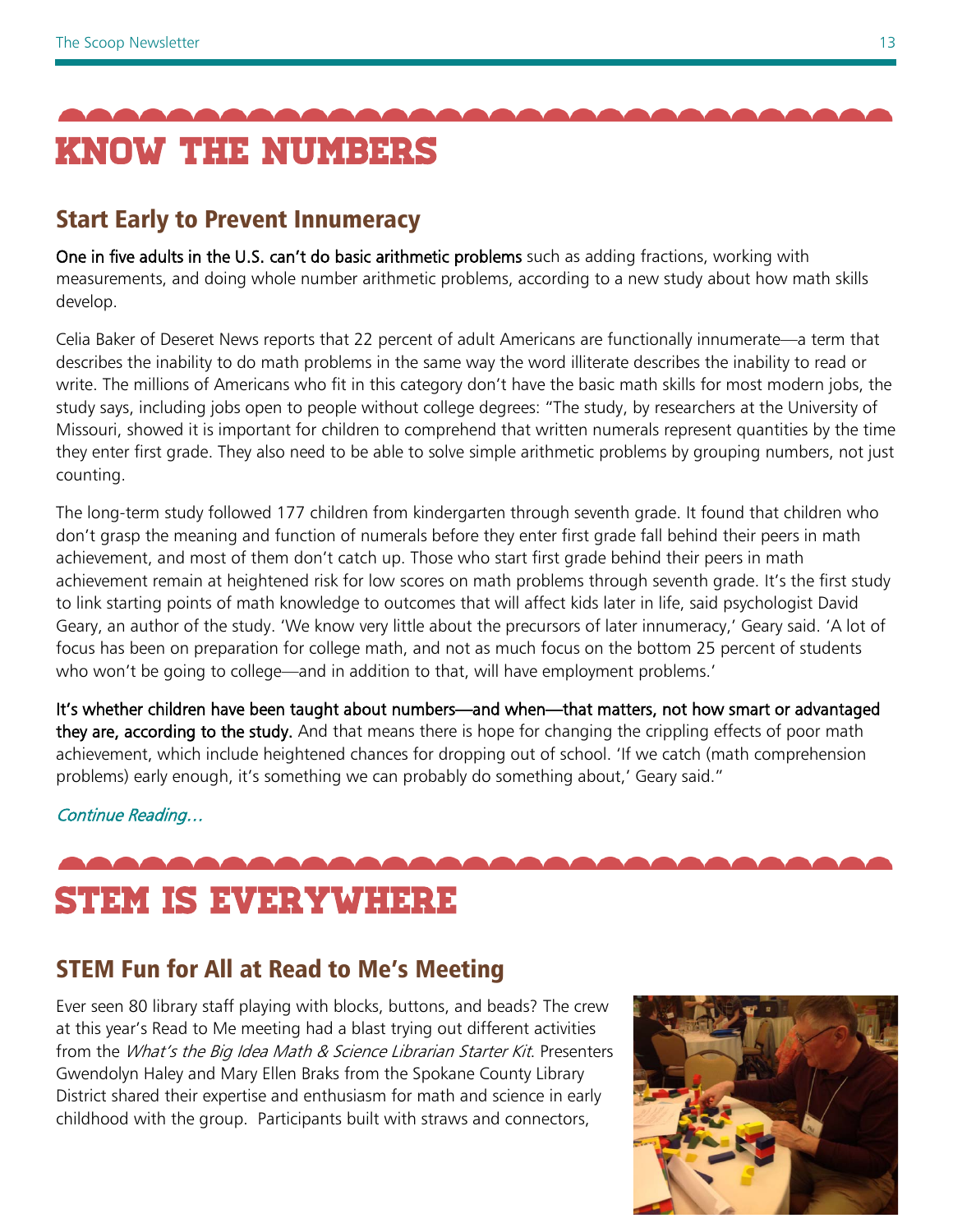tested their sorting skills, designed bridges, determined which items would float in a tub of water, and more.

Two lucky libraries took home their very own Math & Science Librarian Starter Kit from What's the Big Idea, and every library took home a manual chockfull of ideas to get them started. Many of the library staff commented on how easy they now see



it can be to incorporate math and science skills into storytimes after participating in this training. That is just what we wanted to hear! Want to learn more? You can start by checking out the ICfL's Fun with Math & Science resource page.

If you are interested in participating in our Fun with Math & Science pilot project then click on one of the links below.

#### More Info:<http://libraries.idaho.gov/doc/fun-math-science-family-workshops>

Apply:<http://www.surveymonkey.com/s/FunwithMathScience2013>

## STEM Programming Toolkit Released from YALSA!

Interested in incorporating STEM programming into your library? Then this NEW toolkit is for you! Topics include: Getting Started, Partnerships, Marketing and Promotion, Stealth Programming, MakerSpaces, Evaluation, and more! Sample formal programs, stealth program, action plans, and evaluation forms are provided to help you get started.

This toolkit was created in 2012 - 2013 by a task force of the Young Adult Library Services Association (YALSA). YALSA would like to thank the members of the task force, who include: Erica Compton (chair), Julia Driscoll, Jennifer Knight, Laura Mesjak and Tiffany Williams.

More Info: [http://www.ala.org/yalsa/sites/ala.org.yalsa/files/content/STEMtoolkit\\_Final\\_2013.docx](http://www.ala.org/yalsa/sites/ala.org.yalsa/files/content/STEMtoolkit_Final_2013.docx) 

## National STEM Video Game Challenge

The National STEM Video Game Challenge is a multi-year competition that aims to motivate interest in STEM learning among America's youth by tapping into students' natural passion for playing and making video games. Join the new faces of game design and start designing today! Click on the link below to enter and submit your game.



**More Info[: http://stemchallenge.org/](http://stemchallenge.org/)**

## Making Goop!



for Preschoolers [M](http://ct.ebizac.com/t.php/322120/0/B/H/10528876/3768/)aking goop is a great scientific experiment. Kids are fascinated to see two ingredients that when mixed together behave completely different than either one of them did by itself. Read about our [two](http://ct.ebizac.com/t.php/322120/1/B/H/10528876/3768/)  [ingredient goop recipe](http://ct.ebizac.com/t.php/322120/1/B/H/10528876/3768/) which is great for young children. For older children you can use the three ingredient recipe. Have fun talking to your children about what they observe.